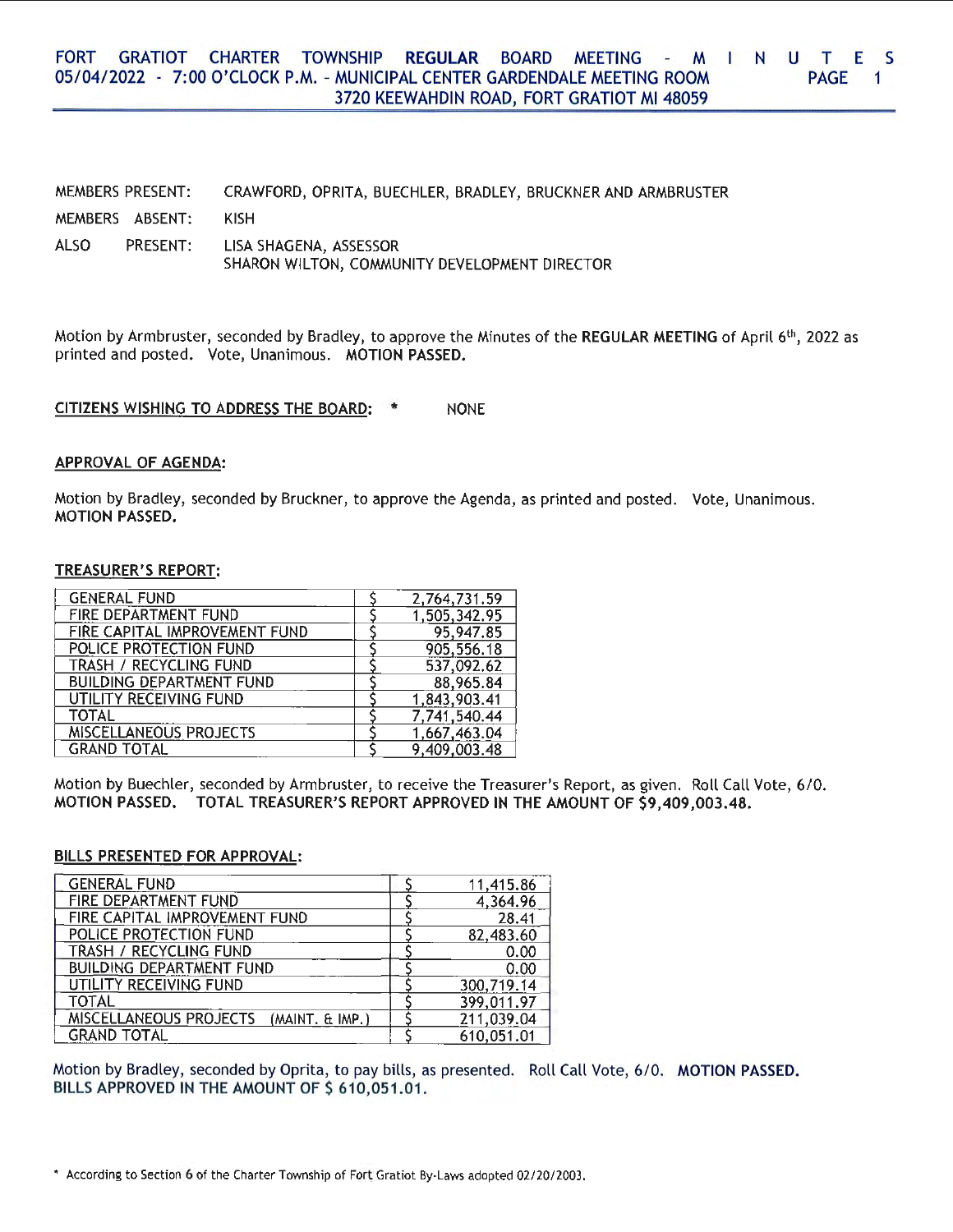## **CORRESPONDENCE:**

1. Michigan State Housing Development Authority re: Lake Huron Woods Phase 2 Apartments, 5221 Lakeshore Road.

Motion by Buechler, seconded by Armbruster, to accept correspondence, as presented. Vote, Unanimous. **MOTION PASSED.** 

**PUBLIC HEARING(S):** NONE

**UNFINISHED BUSINESS:** NONE

## **NEW BUSINESS:**

1. Motion by Crawford, seconded by Bruckner, to approve the request to hire an applicant for Grounds Maintenance, contingent upon passing pre-employment screening, at a starting wage of \$16.00 per hour, effective May 8<sup>th</sup>, 2022.

POINTS OF DISCUSSION: • Part-Time Seasonal position

Roll Call Vote, 6/0. **MOTION PASSED.** 

2. MARCOTTE DISPOSAL, INC.'S OFFER OF EXTENSION FOR WEEKLY RESIDENTIAL SOLID WASTE & RECYCLING AND SEASONAL YARD WASTE SERVICES:

|      | PROPOSED 2 YEAR EXTENSION OPTION |               |                   |                  |              |                                      |
|------|----------------------------------|---------------|-------------------|------------------|--------------|--------------------------------------|
| Year | Trash                            | Yard<br>Waste | Weekly<br>Recycle | Monthly<br>Total | Annual Total | Annual Assessment<br>Amount per Unit |
| 2023 | 9.95                             | 3.10          | 3.10              | 16.15            | 718,610,40   | 193.80/year                          |
| 2024 | 10.95                            | 3.25          | 3.25              | 16.95            | 754,207.20   | 203.40/year                          |
|      | PROPOSED 5 YEAR EXTENSION OPTION |               |                   |                  |              |                                      |
| Year | Trash                            | Yard<br>Waste | Weekly<br>Recycle | Monthly<br>Total | Annual Total | Annual Assessment<br>Amount per Unit |
| 2023 | 9.40                             | 2.83          | 2.73              | 14.96            | 665,660.16   | 179.52/year                          |
| 2024 | 9.40                             | 2.83          | 2.73              | 14.96            | 665,660.16   | 179.52/year                          |
| 2025 | 9.59                             | 2.89          | 2.78              | 15.26            | 679,008.96   | 183.12/year                          |
| 2026 | 9.78                             | 2.94          | 2.84              | 15.56            | 692,357.76   | 186.72/year                          |
| 2027 | 9.98                             | 3.00          | 2.90              | 15.88            | 706,596.48   | 190.56/year                          |

POINTS OF DISCUSSION: • Approximate 5% increase on a five (5) year extension.

\* Current contract expires December 31st, 2022. In 2019, bids were requested; none received.

Motion by Armbruster, seconded by Bradley, to approve the 5 Year Extension Option with Marcotte Disposal, Inc., for weekly residential solid waste & recycling and seasonal yard waste services. Roll Call Vote, 6/0. **MOTION PASSED.** 

3. Motion by Bradley, seconded by Bruckner, to approve the St. Clair County Road Commission Agreement for the spread & shape of 21A Dotomite Limestone on various gravel roads, at a total cost to the Township of \$16,183.75.

| LOCATION                    | TYPE OF WORK                          | <b>TOTAL PROJECT</b><br><b>COST</b> | COST TO<br>TOWNSHIP (50%) |  |
|-----------------------------|---------------------------------------|-------------------------------------|---------------------------|--|
| <b>VARIOUS GRAVEL ROADS</b> | Spread & Shape 21A Dotomite Limestone | 32,367<br>.50                       | 16, 183, 75               |  |

Roll Call Vote, 6/0. **MOTION PASSED.**